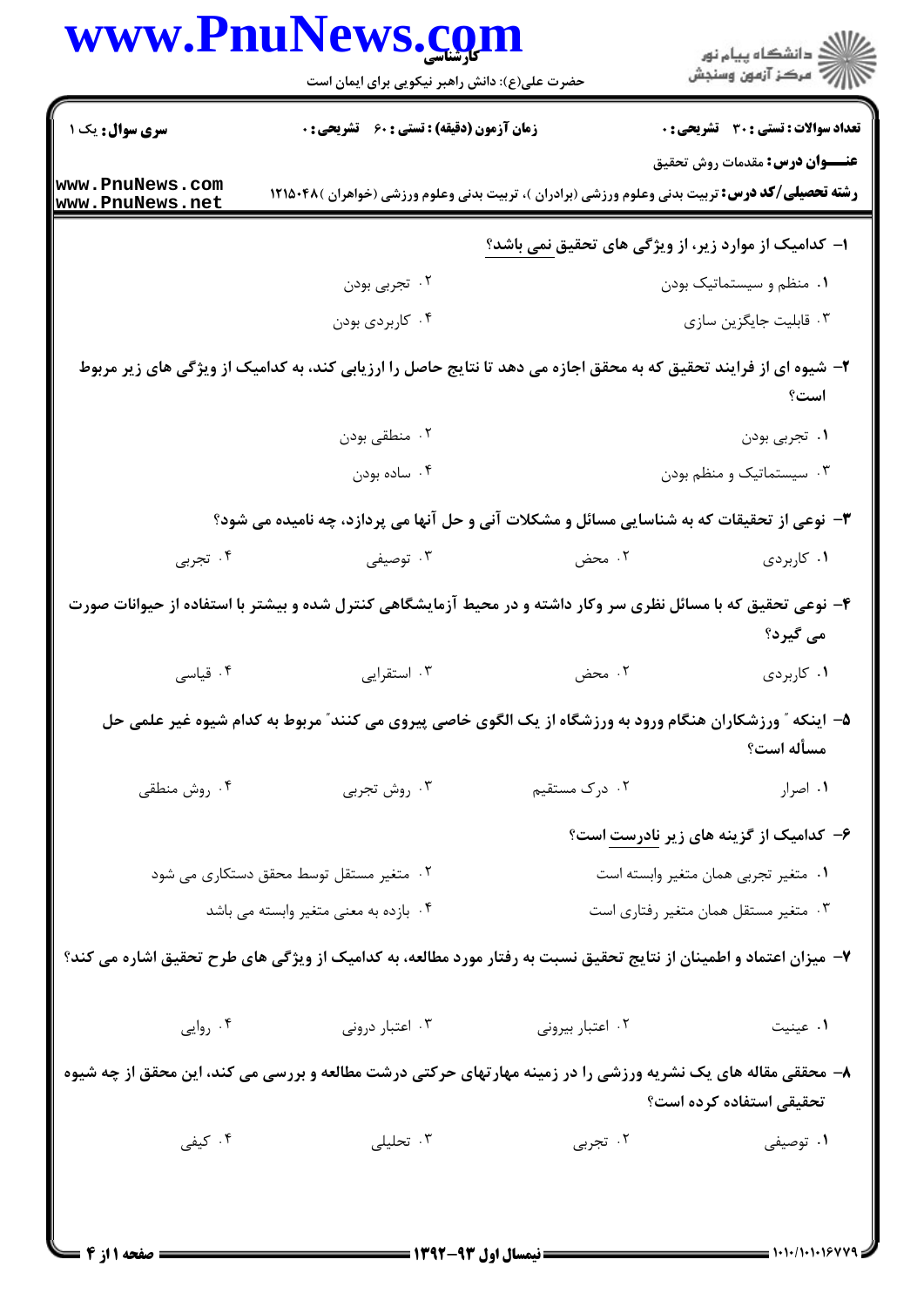|                                    | www.PnuNews.com<br>حضرت علی(ع): دانش راهبر نیکویی برای ایمان است                                        |                                                                          | ڪ دانشڪاه پيام نور<br>پ <sup>س</sup> مرڪز آزمون وسنڊش |  |
|------------------------------------|---------------------------------------------------------------------------------------------------------|--------------------------------------------------------------------------|-------------------------------------------------------|--|
| <b>سری سوال : ۱ یک</b>             | <b>زمان آزمون (دقیقه) : تستی : 60 ٪ تشریحی : 0</b>                                                      |                                                                          | <b>تعداد سوالات : تستی : 30 ٪ تشریحی : 0</b>          |  |
| www.PnuNews.com<br>www.PnuNews.net | <b>رشته تحصیلی/کد درس:</b> تربیت بدنی وعلوم ورزشی (برادران )، تربیت بدنی وعلوم ورزشی (خواهران )۴۸۵۰۴۸ ( |                                                                          | <b>عنـــوان درس:</b> مقدمات روش تحقیق                 |  |
|                                    |                                                                                                         | ۹- رابطه علت و معلولی در کدامیک از تحقیقات زیر مطالعه و بررسی می گردد؟   |                                                       |  |
| ۰۴ تجربی                           | ۰۳ کیفی                                                                                                 | ۰۲ همبستگی                                                               | ۰۱ توصیفی                                             |  |
|                                    |                                                                                                         | ∙ا− محدودیت های تحقیق، در کدامیک از فصول یک تحقیق طرح و ذکر می گردند؟    |                                                       |  |
|                                    | ۰۲ فصل اول (طرح تحقيق)                                                                                  |                                                                          | ۰۱ فصل دوم (ادبیات و پیشینه تحقیق)                    |  |
|                                    | ۰۴ فصل پنجم (بحث و نتيجه گيري)                                                                          |                                                                          | ۰۳ فصل سوم (روش تحقیق)                                |  |
|                                    | 11– در چه بخشی از تحقیق ابزار اندازه گیری و شیوه تحلیل داده ها توسط محقق توضیح داده می شود؟             |                                                                          |                                                       |  |
|                                    | ۰۲ روش شناسی تحقیق                                                                                      |                                                                          | ۰۱ مبانی نظری و پیشینه تحقیق                          |  |
|                                    | ۰۴ طرح تحقيق                                                                                            |                                                                          | ۰۳ تفسیر و بحث و نتیجه گیری                           |  |
|                                    |                                                                                                         | ۱۲- کدامیک از موارد زیر، در رابطه با مقیاس نمره دهی ترستون صحیح می باشد؟ |                                                       |  |
|                                    | ۲. نمره گذاری چند درجه ای                                                                               |                                                                          | ۰۱ نمره گذاری دو ارزشی صفر و یک                       |  |
|                                    | ۰۴ برای استفاده کودکان مناسب می باشد                                                                    | ۰۳ برای سنجش پدیده های ساده اجتماعی مناسب است                            |                                                       |  |
|                                    | ۱۳- کدامیک از مقیاس های زیر، واکنش فرد نسبت به یک مفهوم یا یک شیء را نشان می دهد؟                       |                                                                          |                                                       |  |
| ۰۴ ازگود                           | ۰۳ لیکرت                                                                                                | ۰۲ ترستون                                                                | ۰۱ تراکمی                                             |  |
|                                    |                                                                                                         | ۱۴- کدامیک از ویژگی های زیر، در رابطه با روایی صحیح می باشد؟             |                                                       |  |
|                                    |                                                                                                         | ۰۱ ابزار اندازه گیری تا چه حد خصیصه مورد نظر را می سنجد                  |                                                       |  |
|                                    |                                                                                                         | ۰۲ ابزار اندازه گیری در شرایط یکسان تا چه حد نتایج یکسانی می دهد         |                                                       |  |
|                                    |                                                                                                         | ۰۳ تصنیف یکی از شیوه های سنجش و محاسبه آن است                            |                                                       |  |
|                                    |                                                                                                         | ۰۴ مربوط به دقت آزمون گیرندگان و داوران است                              |                                                       |  |
|                                    | ۱۵– در کدامیک از ابزارها و شیوه های اندازه گیری، حضور محقق موجب پنهان ماندن بسیاری از رفتارها می شود؟   |                                                                          |                                                       |  |
| ۰۴ تحليل محتوا                     | ۰۳ مصاحبه                                                                                               | ۰۲ مشاهده                                                                | ۰۱ پرسشنامه                                           |  |
|                                    |                                                                                                         | ۱۶- کدامیک از گزینه های زیر، در رابطه با متغیر وابسته صحیح است؟          |                                                       |  |
|                                    | ۰۱ این متغیر در تحقیقات آزمایشی در اختیار محقق بوده تا دستکاری شود                                      |                                                                          |                                                       |  |
|                                    |                                                                                                         |                                                                          | ٢. به دو شكل كنترل شده و مزاحم مى باشد                |  |
|                                    |                                                                                                         | ۰۳ اثر آن بر متغیر مستقل کنترل یا حذف می گردد                            |                                                       |  |
|                                    |                                                                                                         | ۰۴ در اختیار محقق نیست یا امکان تصرف و دستکاری توسط محقق وجود ندارد      |                                                       |  |
|                                    |                                                                                                         |                                                                          |                                                       |  |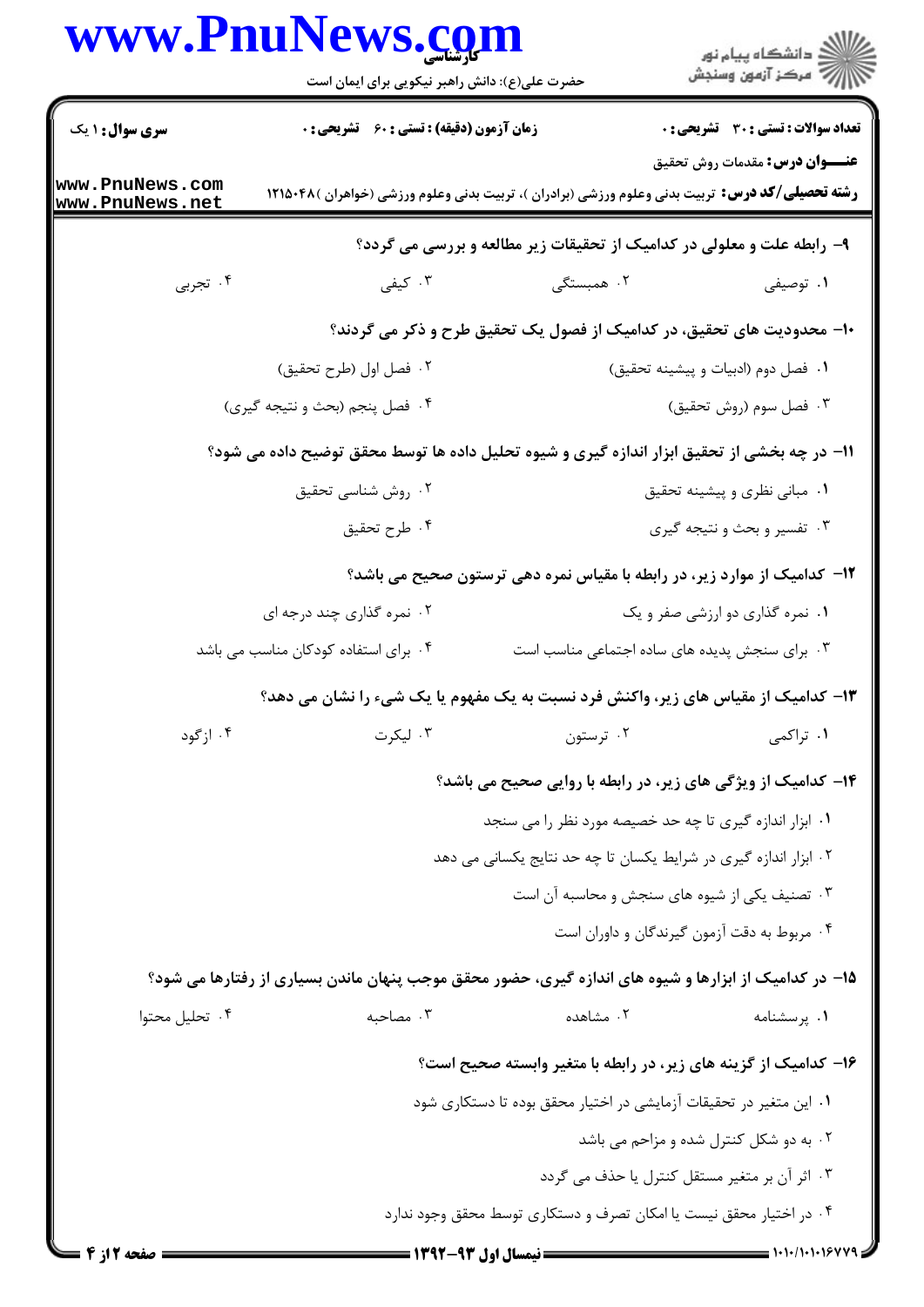|                                    | www.PnuNews.com<br>حضرت علی(ع): دانش راهبر نیکویی برای ایمان است                                                     |                                                                       | ر<br>دانشڪاه پيام نور)<br>ا                           |  |  |
|------------------------------------|----------------------------------------------------------------------------------------------------------------------|-----------------------------------------------------------------------|-------------------------------------------------------|--|--|
| <b>سری سوال :</b> ۱ یک             | زمان آزمون (دقیقه) : تستی : ۶۰٪ تشریحی : ۰                                                                           |                                                                       | <b>تعداد سوالات : تستی : 30 ٪ تشریحی : 0</b>          |  |  |
|                                    |                                                                                                                      |                                                                       | <b>عنـــوان درس:</b> مقدمات روش تحقیق                 |  |  |
| www.PnuNews.com<br>www.PnuNews.net | <b>رشته تحصیلی/کد درس:</b> تربیت بدنی وعلوم ورزشی (برادران )، تربیت بدنی وعلوم ورزشی (خواهران )۴۸۵۰۴۸ (              |                                                                       |                                                       |  |  |
|                                    | ۱۷– در صورتی که ابزار اندازه گیری از حساسیت لازم برخوردار نباشد، کدامیک از موارد زیر اتفاق می افتد؟                  |                                                                       |                                                       |  |  |
|                                    | ۰۲ افزایش خطای تصادفی                                                                                                |                                                                       | ۰۱ کاهش خطای تصادفی                                   |  |  |
|                                    | ۰۴ خطای نوع دوم                                                                                                      |                                                                       | ۰۳ افزایش سوگیری                                      |  |  |
|                                    | . می باشد.                                                                                                           |                                                                       | 1۸– اولین مرحله نمونه گیری شامل                       |  |  |
|                                    | ۲. نمونه گیری مقدماتی و اولیه                                                                                        |                                                                       | ۰۱ تعریف و تعیین تعداد افراد نمونه                    |  |  |
|                                    | ۰۴ تعریف و تعیین و شناخت تقریبی تعداد افراد جامعه                                                                    |                                                                       | ۰۳ برآورد پارامتر جامعه از نمونه                      |  |  |
|                                    |                                                                                                                      |                                                                       | ۱۹- داده های ثانویه به چه نوع داده هایی اطلاق می شود؟ |  |  |
|                                    |                                                                                                                      | ۱. داده هایی که خود محقق آنها را جمع آوری کرده است                    |                                                       |  |  |
|                                    |                                                                                                                      | ۰۲ داده هایی که توسط دیگران در اختیار محقق قرار داده می شود.          |                                                       |  |  |
|                                    |                                                                                                                      | ۰۳ داده هایی که از اجرای مقدماتی یک پرسشنامه بدست آمده اند.           |                                                       |  |  |
|                                    |                                                                                                                      |                                                                       | ۰۴ اطلاعات حاصل از تحلیل داده های خود محقق            |  |  |
|                                    |                                                                                                                      |                                                                       | <b>۲۰</b> - معتبرترین روش نمونه گیری، چه روشی است؟    |  |  |
| ۰۴ تصادفی ساده                     | ۰۳ خوشه ای                                                                                                           | ۰۲ منظم                                                               | ٠١ نمونه گيري اختياري                                 |  |  |
|                                    | <b>۲۱</b> - در یک تحقیق بر روی دانشجویان تربیت بدنی ۶۰ درصد افراد جامعه را دختران و ۴۰ درصد را پسران تشکیل می دهند و |                                                                       |                                                       |  |  |
|                                    | در نمونه گیری این نسبت نیز رعایت شده، محقق از کدام روش نمونه گیری استفاده کرده است؟                                  |                                                                       |                                                       |  |  |
| ۰۴ منظم                            | $\cdot$ ۳ سیستماتیک                                                                                                  | ۰۲ طبقه ای                                                            | ۰۱ خوشه ای                                            |  |  |
|                                    | <b>۲۲</b> – کدامیک از عبارات زیر، در رابطه با تعیین حجم نمونه صحیح <u>نیست</u> ؟                                     |                                                                       |                                                       |  |  |
|                                    |                                                                                                                      | ۱. هر چه جامعه تحت بررسی همگن تر باشد، به نمونه بزرگتری نیاز است.     |                                                       |  |  |
|                                    |                                                                                                                      | ۰۲ در تحقیقات توصیفی نسبت به تحقیقات تجربی به نمونه بزرگتری نیاز است. |                                                       |  |  |
|                                    | ۰۳ در استفاده از مقیاس اسمی نسبت به مقیاس فاصله ای به نمونه بزرگتری نیاز است.                                        |                                                                       |                                                       |  |  |
|                                    |                                                                                                                      | ۰۴ هر چه سطح اطمینان بزرگتر باشد، به نمونه بیشتری نیاز داریم.         |                                                       |  |  |
|                                    |                                                                                                                      |                                                                       | <b>۳۳</b> – کدامیک از عبارات زیر صحیح ن <u>یست</u> ؟  |  |  |
|                                    | ۰۲ فرضیه تحقیق به صورت مثبت نوشته می شود.                                                                            |                                                                       | ۰۱ فرضیه تحقیق مربوط به انتظارات محقق می باشد.        |  |  |
|                                    | ۰۴ فرضیه آماری با استفاده از نمادهای آماری نوشته می شود.                                                             |                                                                       | ۰۳ فرضیه صفر جزو فرضیه های تحقیق می باشد.             |  |  |